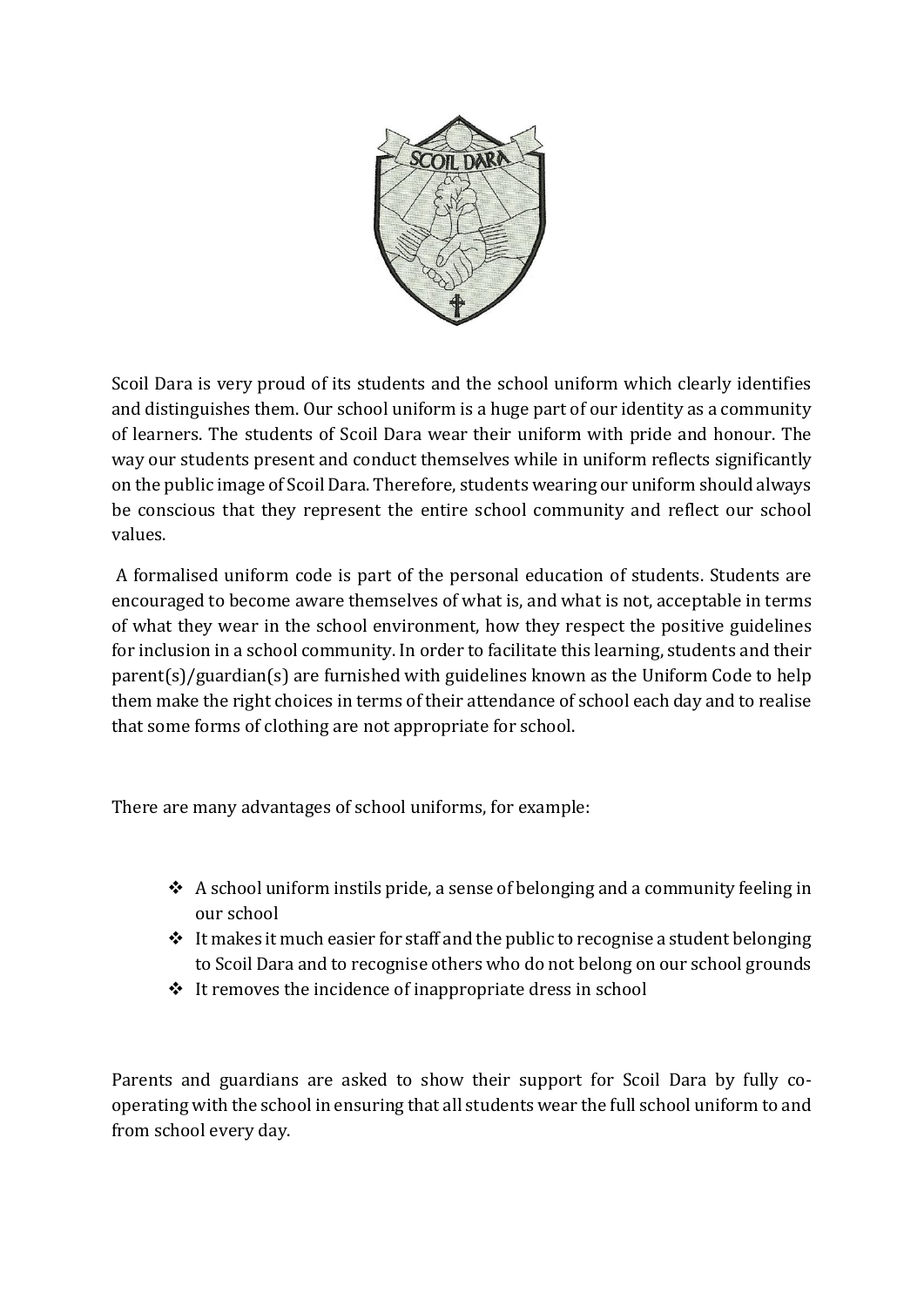Below is the current school uniform for Scoil Dara which is compulsory for all students attending our school:

| <b>Girls Uniform</b>                                                                                                                                                                                                                                                                                                                                                                               | <b>Boys Uniform</b>                                                                                                                                                                                                                                                                                 |                                                                       |
|----------------------------------------------------------------------------------------------------------------------------------------------------------------------------------------------------------------------------------------------------------------------------------------------------------------------------------------------------------------------------------------------------|-----------------------------------------------------------------------------------------------------------------------------------------------------------------------------------------------------------------------------------------------------------------------------------------------------|-----------------------------------------------------------------------|
| Wine School Jumper<br>$\bullet$<br>White Shirt<br>School Kilt (knee length at minimum)<br>Trousers (optional) - must be Hunter 280<br>style<br><b>School Tie</b><br>Wine socks or tights<br>Black/Brown footwear. No obvious or<br>$\bullet$<br>logo<br>coloured<br>visible,<br>metal<br>no<br>attachments, and with a heel not higher<br>than 50mm<br>School Jacket: Hunter 'Norway'<br>$\bullet$ | Grey School Jumper<br>٠<br><b>Blue Shirt</b><br><b>Grey Trousers</b><br>$\bullet$<br><b>School Tie</b><br>Black/Brown footwear. No obvious or<br>$\bullet$<br>logo<br>coloured<br>visible,<br>no<br>metal<br>attachments, and with a heel not higher<br>than 50mm<br>School Jacket: Hunter 'Norway' |                                                                       |
| <b>PE Uniform</b>                                                                                                                                                                                                                                                                                                                                                                                  | <b>Uniform Suppliers</b>                                                                                                                                                                                                                                                                            |                                                                       |
| Plain White Polo Shirt<br>$\bullet$<br><b>Black Shorts</b><br><b>Black Tracksuit bottoms</b><br>Grey Sweatshirt<br><b>Trainers</b>                                                                                                                                                                                                                                                                 | <b>Books &amp; Gifts</b><br>Kilcock Book Shop<br>Church St.<br>Kilcock<br>Co. Kildare<br>Tel: 01-6287106                                                                                                                                                                                            | <b>Ted Murtagh</b><br>Haggard St.<br>Trim<br>Co. Meath<br>046-9431792 |
|                                                                                                                                                                                                                                                                                                                                                                                                    | <b>Uniform Warehouse</b><br>4 Finnerty House<br>Dublin Road<br>Maynooth,<br>Co. Kildare<br>01-6289758                                                                                                                                                                                               |                                                                       |

## **Uniform Code**

Please read the following very carefully. This uniform code will be implemented in the context of our Code of Behaviour.

❖ The school uniform is hugely important in Scoil Dara and the Uniform Code is an whole-school policy document linked to our Code of Behaviour. Students may be questioned in terms of Uniform Code violations by any member of staff. Students who present for school in a manner that infringes the uniform code must have a note in the school journal from a parent/guardian to excuse the infringement of the code.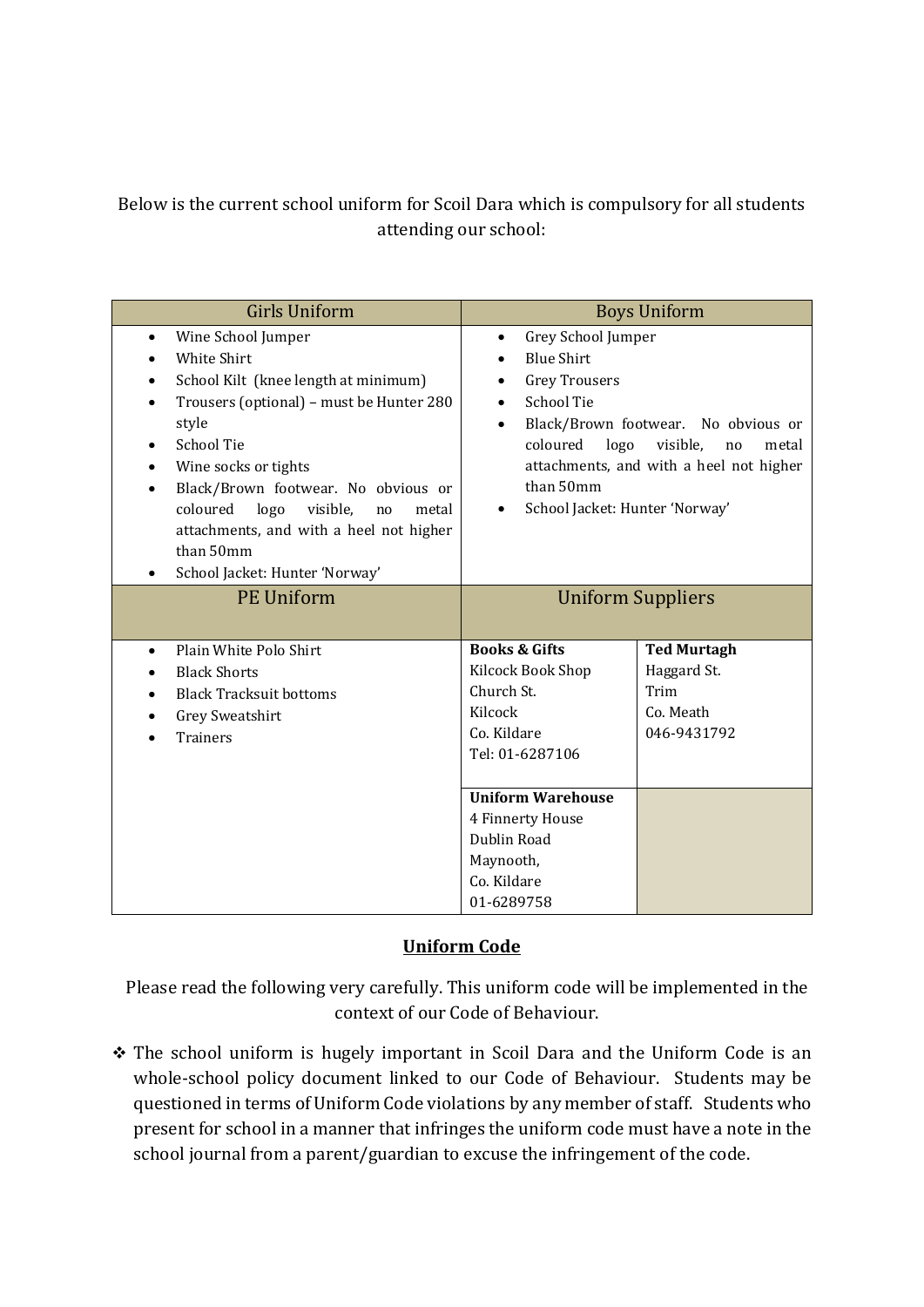- ❖ Parent(s)/Guardian(s) will be contacted if there is an ongoing difficulty regarding adherence to the Uniform Code.
- ❖ All students are required to wear the full school uniform (as described in this document) to, from and during school every day. PE gear can be worn to school only by students who are scheduled to attend PE in first period (9am -10am). For students taking part in PE class during last period of that day, the PE gear may be worn home.
- ❖ It is advised that students change out of their school uniform as soon as they get home in the evening in order to preserve the quality of the uniform.
- ❖ Students should also maintain high standards of personal hygiene at all times.
- ❖ It is expected that the uniform (including footwear) is kept clean and maintained to the highest standards and that students wear it with pride and respect.
- ❖ Students should always be aware that they represent Scoil Dara when wearing the school uniform (even outside of normal school hours). Any poor conduct whilst wearing our school uniform has a potential impact on the image of Scoil Dara and **may**  result in disciplinary consequences in accordance with our Code of Behaviour.
- ❖ All students are required to wear the full school uniform when representing the school on approved school trips/activities. Any student who does not present in the appropriate uniform will not be permitted to represent the school or go on the school trip/activity.
- ❖ The school tie must be worn at all times.
- ❖ The official school jacket is the only jacket to be worn at any time on school grounds.
- ❖ Fake-tan and excessive make-up are not permitted to be worn. Students will be asked to remove/tone-down their make-up where required. False eyelashes are not allowed.
- ❖ Facial piercings (of any kind) are not allowed. Tattoos, visible when wearing full school uniform, are not permitted.
- ❖ Jewellery should be appropriate to daily school life. The wearing of jewellery is a health and safety issue in practical classes and on crowded corridors and there is no facility in the school for staff to 'mind' jewellery. The wearing of jewellery for all students is limited to one small ring on one hand and a single pair of stud ear-rings.
- ❖ False nails (gel, acrylic) are not permitted to be worn.
- ❖ Student hairstyles must be kept clean, neat and school appropriate, and the school reserves the right to refuse a hairstyle where it is seen to be inappropriate. Hair colours must be within the natural range of hair colours.
- ❖ During winter months the wearing of hats, scarves and gloves, in keeping with uniform colours (grey, black, maroon, white), to and from school is permitted. These should be removed for class.
- ❖ Students are responsible for their own property.
- ❖ Non-uniform items of clothing may be confiscated. Parents/Guardians will be required to attend a meeting to arrange the return of those items.
- ❖ It is advised that items of uniform be marked with the name of the student-owner.